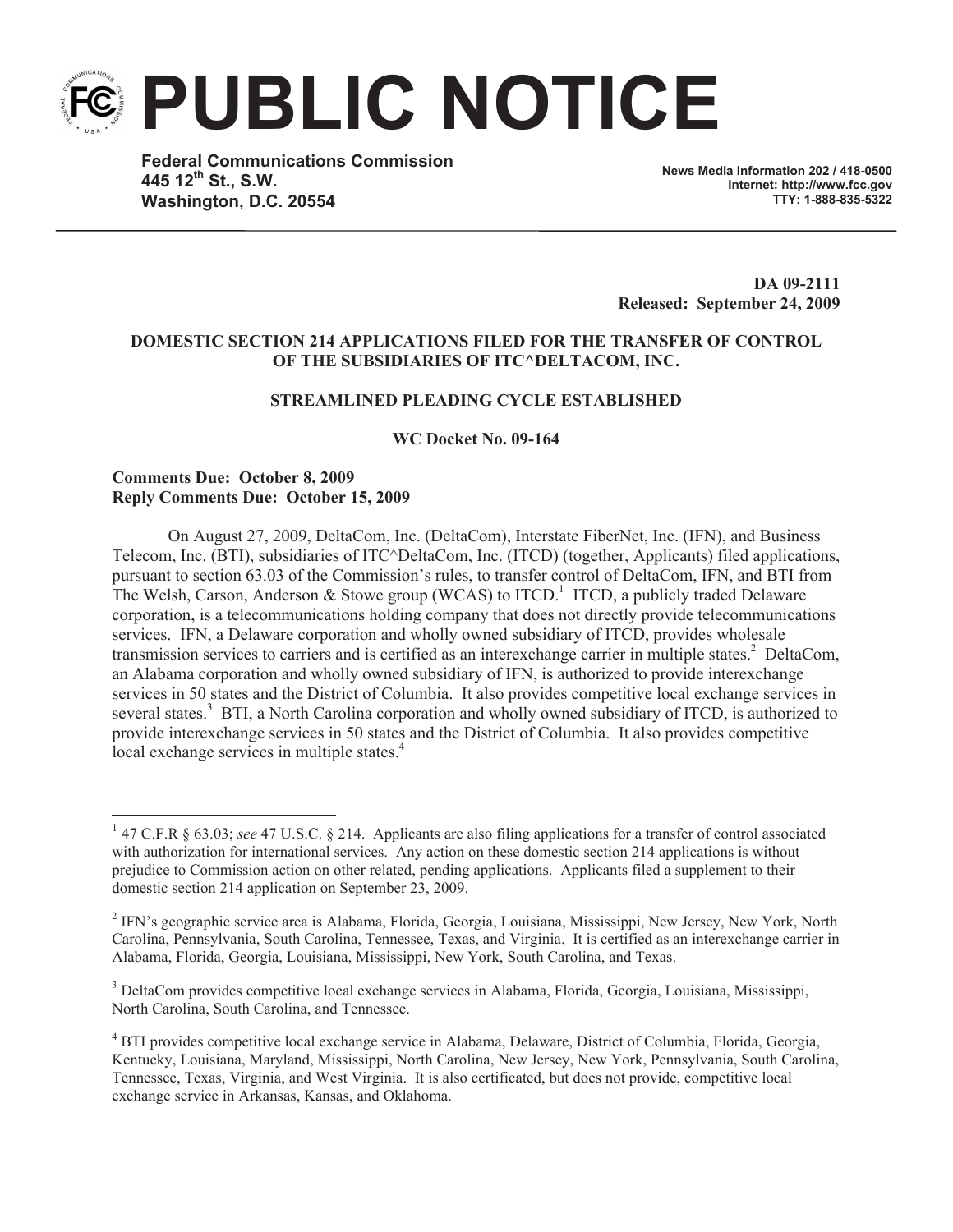Currently, WCAS, a U.S-based private investment entity,<sup>5</sup> holds approximately 50.4 percent of the outstanding voting shares of ITCD common stock. Tennenbaum Capital Partners LLC, (Tennenbaum) a U.S-based private investment entity, $6$  is the investment advisor to several funds that hold approximately 15.6 percent of common stock of  $ITCD$ .<sup>7</sup> Applicants state that they anticipate that, in November 2009, WCAS's voting interest will drop below 50 percent to approximately 49.8 percent as a result of dilution caused by the issuance and vesting of equity based compensation awarded to various ITCD employees pursuant to ITCD's stock incentive plans. Tennenbaum, as an investment advisor, will have the power to vote and dispose of ITCD common stock representing approximately 15.5 percent of the outstanding voting power of ITCD, following the proposed transfer of control. Applicants assert that the proposed transaction is entitled to presumptive streamlined treatment under section  $(63.03(b)(2)(i))$  of the Commission's rules and that a grant of the application will serve the public interest, convenience, and necessity. 8

Domestic Section 214 Application Filed for the Transfer of Control of the Subsidiaries of ITC^DeltaCom, Inc., WC Docket No. 09-164 (filed Aug. 27, 2009).

# **GENERAL INFORMATION**

The Wireline Competition Bureau finds, upon initial review, that the transfer of control identified herein is acceptable for filing as a streamlined application. The Commission reserves the right to return any transfer of control application if, upon further examination, it is determined to be defective and not in conformance with the Commission's rules and policies. Pursuant to section 63.03(a) of the Commission's rules, 47 C.F.R.  $\S$  63.03(a), interested parties may file comments **on or before October 8, 2009,** and reply comments **on or before October 15, 2009**. Unless otherwise notified by the Commission, the Applicants may transfer control on the  $31<sup>st</sup>$  day after the date of this notice. $\frac{9}{5}$  Comments must be filed electronically using (1) the Commission's Electronic Comment Filing System (ECFS) or (2) the Federal Government's e-Rulemaking Portal. *See* 47 C.F.R. § 63.03(a) ("All comments on streamlined applications shall be filed electronically . . . ."); *Electronic Filing of Documents in Rulemaking Proceedings*, 63 FR 24121 (1998).

• Comments may be filed electronically using the Internet by accessing the ECFS, http://www.fcc.gov/cgb/ecfs/, or the Federal e-Rulemaking Portal, http://www.regulations.gov. Filers should follow the instructions provided on the website for submitting comments.

<sup>7</sup> WCAS and Tennenbaum have identified ownership interests in several telecommunications entities and state that the ITCD subsidiaries do not provide local exchange services in the territories of those entities.

 $8\,$  47 C.F.R. § 63.03(b)(2)(i).

<sup>9</sup> Such authorization is conditioned upon receipt of any other necessary approvals from the Commission in connection with the proposed transaction.

<sup>5</sup> Applicants state that the WCAS group consists of Welsh, Carson, Anderson & Stowe VIII, L.P., WCAS Capital Partners III, L.P., and individual WCAS general partners. They state that no person or entity directly or indirectly owns through the WCAS group 10 percent or more of the equity of ITCD. They further state that the sole general partner of Welsh, Carson, Anderson & Stowe VIII, L.P. is WCAS VIII Associates, L.L.C., and the sole general partner of WCAS Capital Partners III, L.P. is WCAS CP III Associates, L.L.C. Each general partner is a Delaware entity.

<sup>6</sup> Tennenbaum is the investment advisor to the following Delaware based entities: Special Value Absolute Return Fund, LLC, Special Value Continuation Partners, LP, and Tennenbaum Opportunities Partners V, L.P., which hold ITCD common stock. As an investment advisor, Tennenbaum has the power to vote and dispose of common stock of ITCD held by these funds. Applicants state that no person or entity directly or indirectly owns through Tennenbaum 10 percent or more of the equity of ITCD.